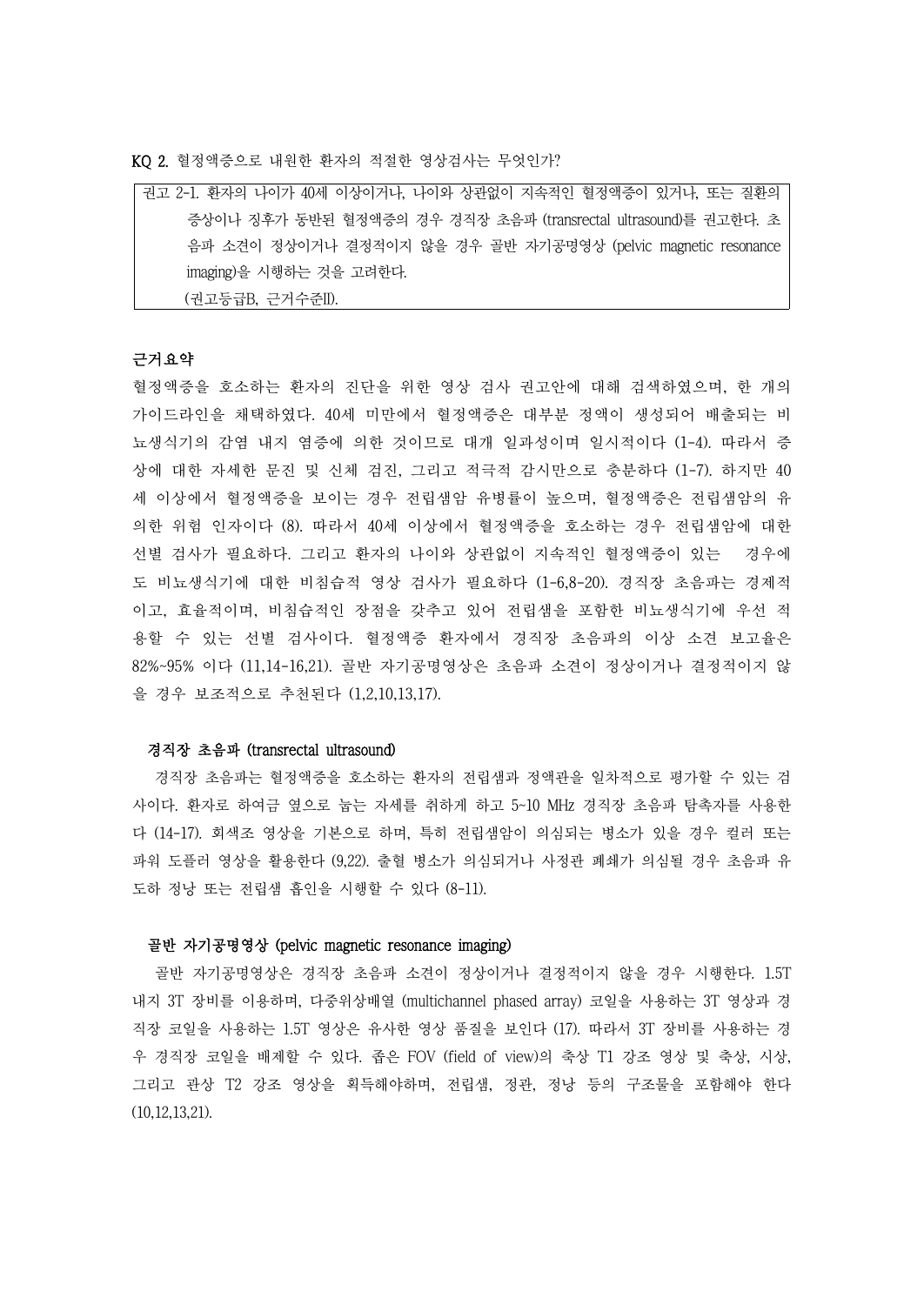## 컴퓨터 단층 촬영 (computed tomography)

컴퓨터 단층 촬영은 연부 조직 대조도가 떨어져 전립샘과 정낭의 구조적 변화를 구분하는데 제 한적이므로 혈정액증의 원인을 진단하는데 제한적인 가치를 지닌다 (6,21).

### 골반 혈관조영술 (pelvic angiography)

혈관 문제로 인한 혈정액증을 진단할 수 있는 유용한 검사이나, 다른 모든 비침습적 검사로 원 인을 발견할 수 없으며 지속적이고 난치성의 혈정액증을 호소하는 경우를 위한 마지막 검사이다.<br>속음부동액 등에서 기시한 동맥 기원의 출혈에 의한 혈정액증의 경우 골반 혈관조영술로 진단하고 동시에 색전술로 치료할 수 있다 (23).

#### 권고 고려사항

#### a. 이득과 위해

골반 자기공명영상은 연부조직 대조도가 높고, 혈정액증의 원인과 연관된 골반 장기를 포괄적으 로 검사하여 민감도가 높지만 오랜 검사 시간 및 비싼 검사 비용이 단점이므로 이를 고려하여 우선 경직장 초음파를 시행한 후 초음파 검사 결과에 따라 검사 시행 여부를 결정해야 한다.

## b. 국내 수용성과 적용성(Acceptability and Applicability)

진료 지침의 국내 수용성과 적용성은 평과 결과 문제 없는 것으로 판단되었다. 수용성 및 적용성 평가 등에 대한 내용은 부록 2에 수록하였다.

# c. 검사별 방사선량

경직장 초음파검사 0 골반 MRI 0

# 참고문헌

- 1. Ahmad I, Krishna NS. Hemospermia. J Urol. 2007;177(5):1613-1618.
- 2. Leocadio DE, Stein BS. Hematospermia: etiological and management considerations. Int Urol Nephrol. 2009;41(1):77-83.
- 3. Papp GK, Kopa Z, Szabo F, Erdei E. Aetiology of haemospermia. Andrologia. 2003;35(5):3 17-320.
- 4. Ng YH, Seeley JP, Smith G. Haematospermia as a presenting symptom: outcomes of inv estigation in 300 men. Surgeon. 2013;11(1):35-38.
- 5. Leary FJ, Aguilo JJ. Clinical significance of hematospermia. Mayo Clin Proc. 1974;49(11):8 15-817.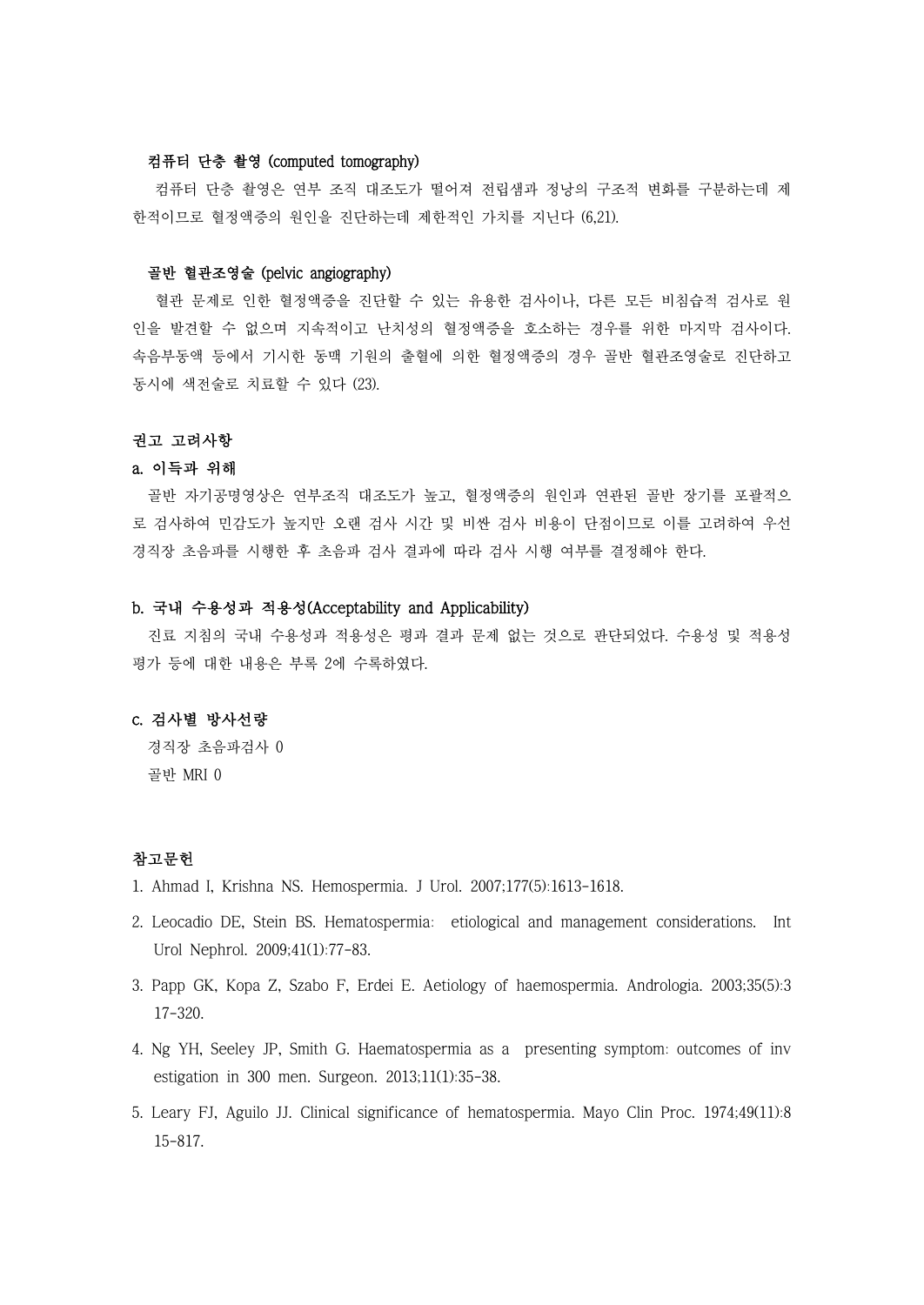- 6. Torigian DA, Ramchandani P. Hematospermia: imaging findings. Abdom Imaging. 2007;32 (1):29-49.
- 7. Zargooshi J, Nourizad S, Vaziri S, et al. Hemospermia: long-term outcome in 165 patient s. Int J Impot Res. 2014;26(3):83-86.
- 8. Han M, Brannigan RE, Antenor JA, Roehl KA, Catalona WJ. Association of hemospermia with prostate cancer. J Urol. 2004;172(6 Pt 1):2189-2192.
- 9. Coppens L, Bonnet P, Andrianne R, de Leval J. Adult mullerian duct or utricle cyst: clin ical significance and therapeutic management of 65 cases. J Urol. 2002;167(4):1740-1744.
- 10. Furuya S, Furuya R, Masumori N, Tsukamoto T, Nagaoka M. Magnetic resonance imagi ng is accurate to detect bleeding in the seminal vesicles in patients with hemospermia. Urology. 2008;72(4):838-842.
- 11. Furuya S, Ogura H, Saitoh N, Tsukamoto T, Kumamoto Y, Tanaka Y. Hematospermia: a n investigation of the bleeding site and underlying lesions. Int J Urol. 1999;6(11):539-547; discussion 548.
- 12. Li BJ, Zhang C, Li K, et al. Clinical analysis of the characterization of magnetic resona nce imaging in 102 cases of refractory haematospermia. Andrology. 2013;1(6):948-956.
- 13. Prando A. Endorectal magnetic resonance imaging in persistent hemospermia. Int Braz J Urol. 2008;34(2):171-177; discussion 177-179.
- 14. Yagci C, Kupeli S, Tok C, Fitoz S, Baltaci S, Gogus O. Efficacy of transrectal ultrasono graphy in the evaluation of hematospermia. Clin Imaging. 2004;28(4):286-290.
- 15. Zhao H, Luo J, Wang D, et al. The value of transrectal ultrasound in the diagnosis of hematospermia in a large cohort of patients. J Androl. 2012;33(5):897-903.
- 16. Xing C, Zhou X, Xin L, et al. Prospective trial comparing transrectal ultrasonography and transurethral seminal vesiculoscopy for persistent hematospermia. Int J Urol. 2012;19 (5):437-442.
- 17. Szlauer R, Jungwirth A. Haematospermia: diagnosis and treatment. Andrologia. 2008;40 (2):120-124.
- 18. Aslam MI, Cheetham P, Miller MA. A management algorithm for hematospermia. Nat R ev Urol. 2009;6(7):398-402.
- 19. Furuya S, Kato H. A clinical entity of cystic dilatation of the utricle associated with he mospermia. J Urol. 2005;174(3):1039-1042.
- 20. American College of Radiology. ACR Appropriateness Criteria®:ProstateCancer—Pretreat mentDetection,Staging,andSurveillance.Availableat:https://acsearch.acr.org/docs/69371/Narrat